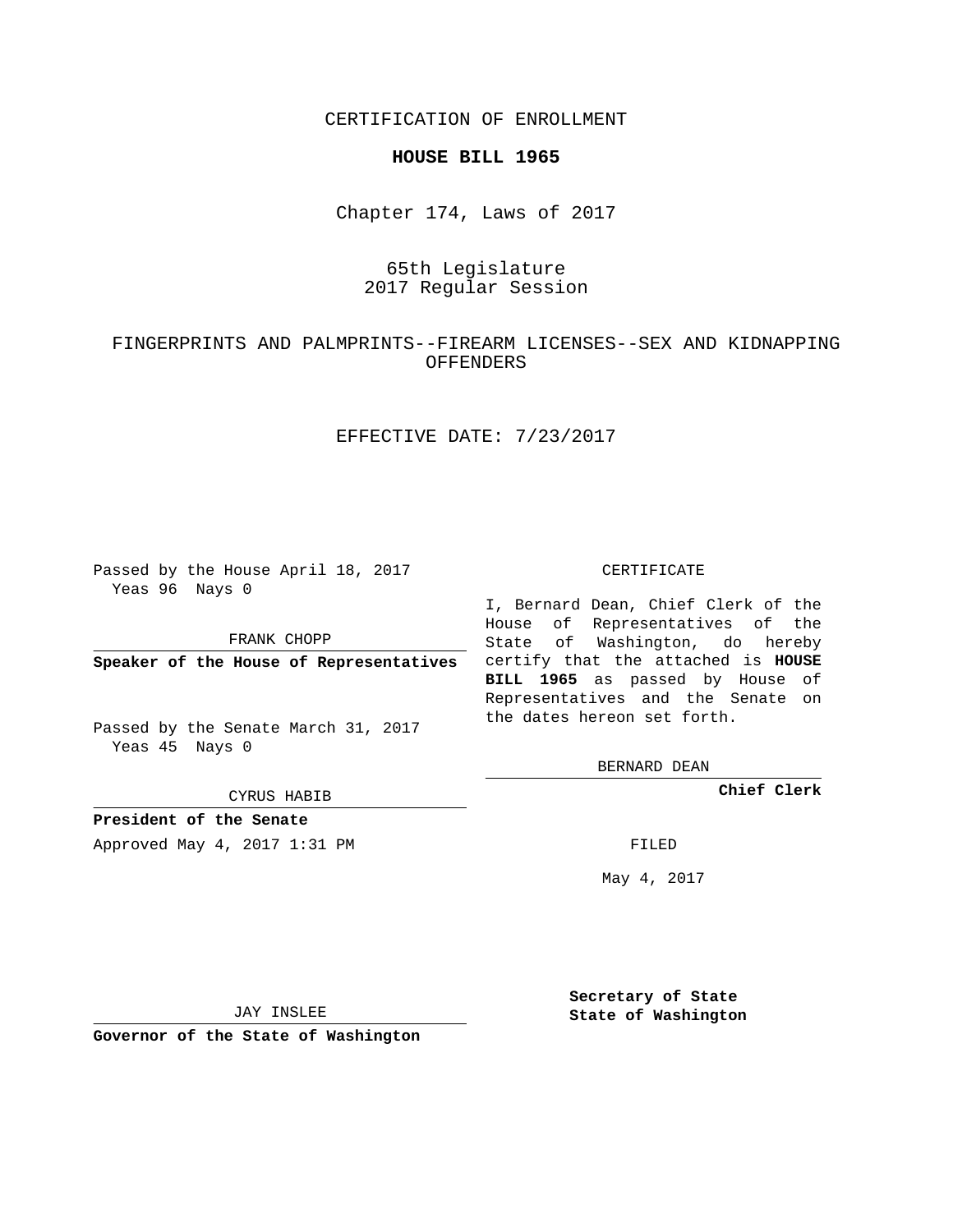### **HOUSE BILL 1965**

## AS AMENDED BY THE SENATE

Passed Legislature - 2017 Regular Session

# **State of Washington 65th Legislature 2017 Regular Session**

**By** Representatives Lovick and Irwin; by request of Washington State Patrol

Read first time 02/06/17. Referred to Committee on Judiciary.

1 AN ACT Relating to standardizing the collection and distribution 2 of criminal records; and amending RCW 9.41.070, 9.41.173, and 3 9A.44.130.

4 BE IT ENACTED BY THE LEGISLATURE OF THE STATE OF WASHINGTON:

5 **Sec. 1.** RCW 9.41.070 and 2011 c 294 s 1 are each amended to read as follows:6

 (1) The chief of police of a municipality or the sheriff of a county shall within thirty days after the filing of an application of any person, issue a license to such person to carry a pistol concealed on his or her person within this state for five years from date of issue, for the purposes of protection or while engaged in business, sport, or while traveling. However, if the applicant does not have a valid permanent Washington driver's license or Washington state identification card or has not been a resident of the state for the previous consecutive ninety days, the issuing authority shall have up to sixty days after the filing of the application to issue a license. The issuing authority shall not refuse to accept completed applications for concealed pistol licenses during regular business 19 hours.

20 The applicant's constitutional right to bear arms shall not be 21 denied, unless: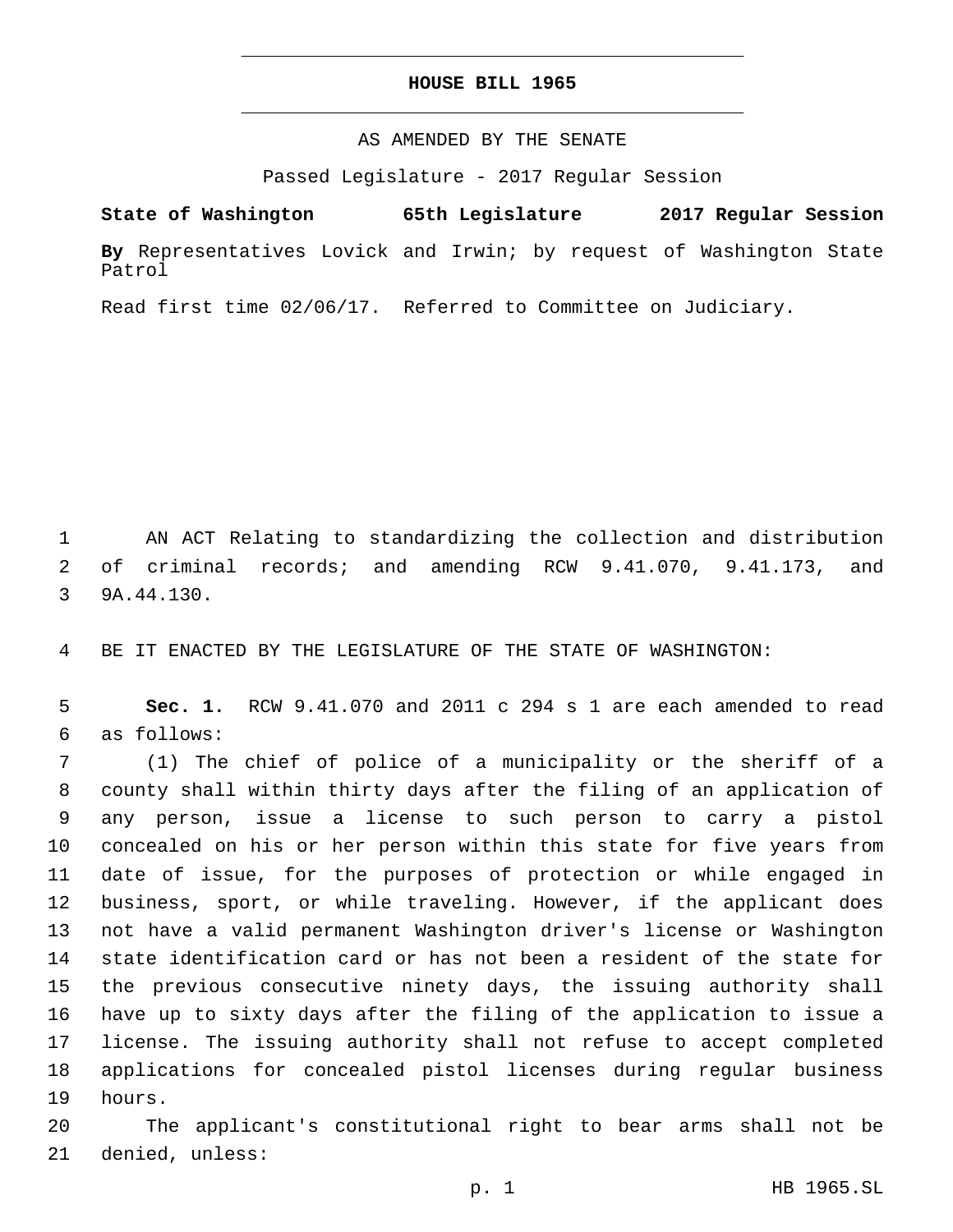(a) He or she is ineligible to possess a firearm under the provisions of RCW 9.41.040 or 9.41.045, or is prohibited from possessing a firearm under federal law;3

 (b) The applicant's concealed pistol license is in a revoked 5 status;

(c) He or she is under twenty-one years of age;

 (d) He or she is subject to a court order or injunction regarding firearms pursuant to RCW 9A.46.080, 10.14.080, 10.99.040, 10.99.045, 26.09.050, 26.09.060, 26.10.040, 26.10.115, 26.26.130, 26.50.060, 10 26.50.070, or 26.26.590;

 (e) He or she is free on bond or personal recognizance pending trial, appeal, or sentencing for a felony offense;

 (f) He or she has an outstanding warrant for his or her arrest from any court of competent jurisdiction for a felony or misdemeanor; 15 or

 (g) He or she has been ordered to forfeit a firearm under RCW 9.41.098(1)(e) within one year before filing an application to carry 18 a pistol concealed on his or her person.

 No person convicted of a felony may have his or her right to possess firearms restored or his or her privilege to carry a concealed pistol restored, unless the person has been granted relief from disabilities by the attorney general under 18 U.S.C. Sec. 925(c), or RCW 9.41.040 (3) or (4) applies.23

 (2)(a) The issuing authority shall conduct a check through the national instant criminal background check system, the Washington state patrol electronic database, the department of social and health services electronic database, and with other agencies or resources as appropriate, to determine whether the applicant is ineligible under RCW 9.41.040 or 9.41.045 to possess a firearm, or is prohibited from possessing a firearm under federal law, and therefore ineligible for 31 a concealed pistol license.

 (b) The issuing authority shall deny a permit to anyone who is found to be prohibited from possessing a firearm under federal or 34 state law.

 (c) This subsection applies whether the applicant is applying for a new concealed pistol license or to renew a concealed pistol 37 license.

 (3) Any person whose firearms rights have been restricted and who has been granted relief from disabilities by the attorney general under 18 U.S.C. Sec. 925(c) or who is exempt under 18 U.S.C. Sec.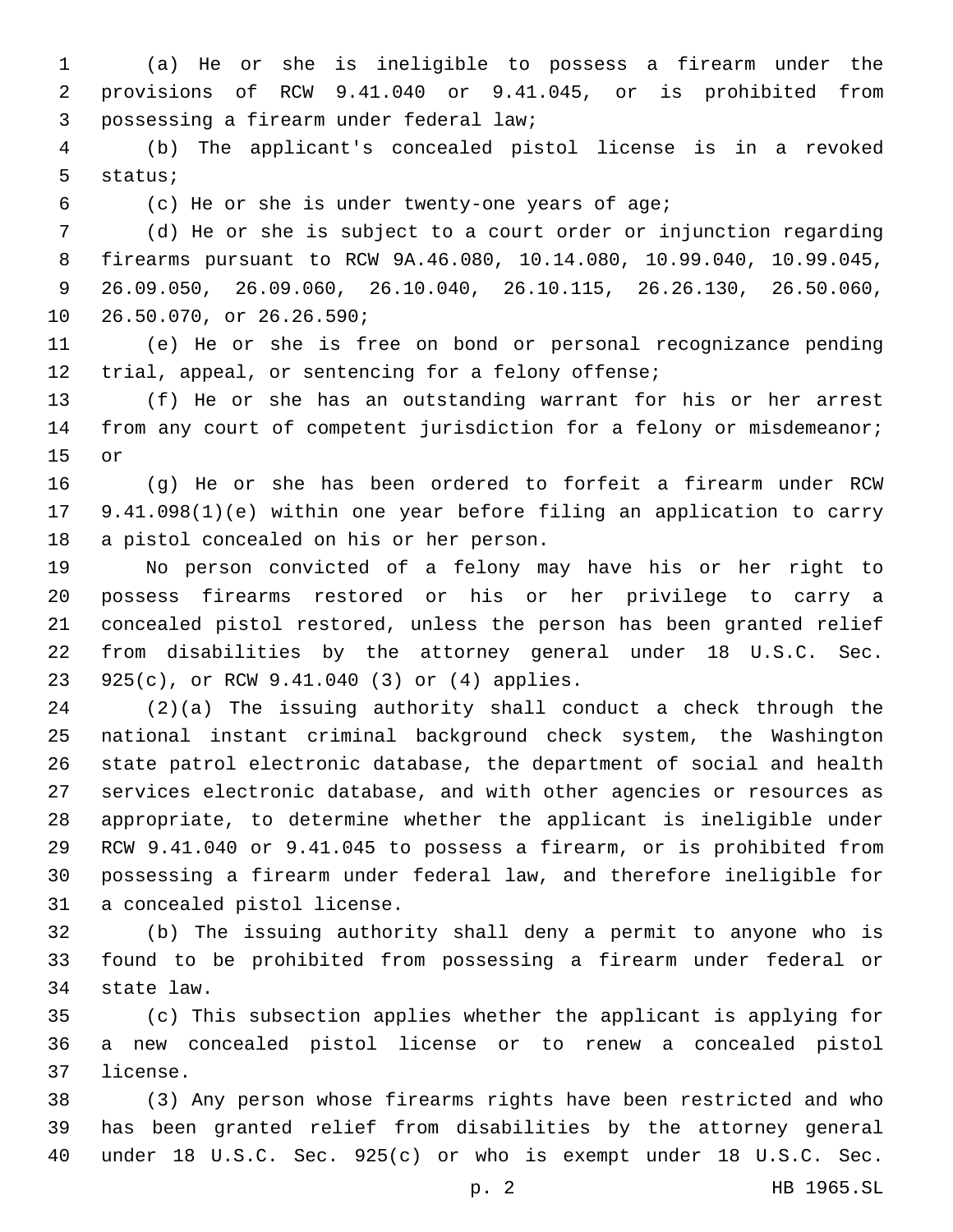921(a)(20)(A) shall have his or her right to acquire, receive, transfer, ship, transport, carry, and possess firearms in accordance with Washington state law restored except as otherwise prohibited by 4 this chapter.

 (4) The license application shall bear the full name, residential address, telephone number at the option of the applicant, date and place of birth, race, gender, description, a complete set of fingerprints, and signature of the licensee, and the licensee's driver's license number or state identification card number if used for identification in applying for the license. A signed application for a concealed pistol license shall constitute a waiver of confidentiality and written request that the department of social and health services, mental health institutions, and other health care facilities release information relevant to the applicant's eligibility for a concealed pistol license to an inquiring court or 16 law enforcement agency.

17 The application for an original license shall include (( $t$ we)) a 18 complete  $set((s))$  of fingerprints to be forwarded to the Washington 19 state patrol.

 The license and application shall contain a warning substantially 21 as follows:

 CAUTION: Although state and local laws do not differ, federal law and state law on the possession of firearms differ. If you are prohibited by federal law from possessing a firearm, you may be prosecuted in federal court. A state license is 26 mot a defense to a federal prosecution.

 The license shall contain a description of the major differences between state and federal law and an explanation of the fact that local laws and ordinances on firearms are preempted by state law and 30 must be consistent with state law.

 The application shall contain questions about the applicant's eligibility under RCW 9.41.040 and federal law to possess a pistol, the applicant's place of birth, and whether the applicant is a United States citizen. If the applicant is not a United States citizen, the applicant must provide the applicant's country of citizenship, United States issued alien number or admission number, and the basis on which the applicant claims to be exempt from federal prohibitions on firearm possession by aliens. The applicant shall not be required to produce a birth certificate or other evidence of citizenship. A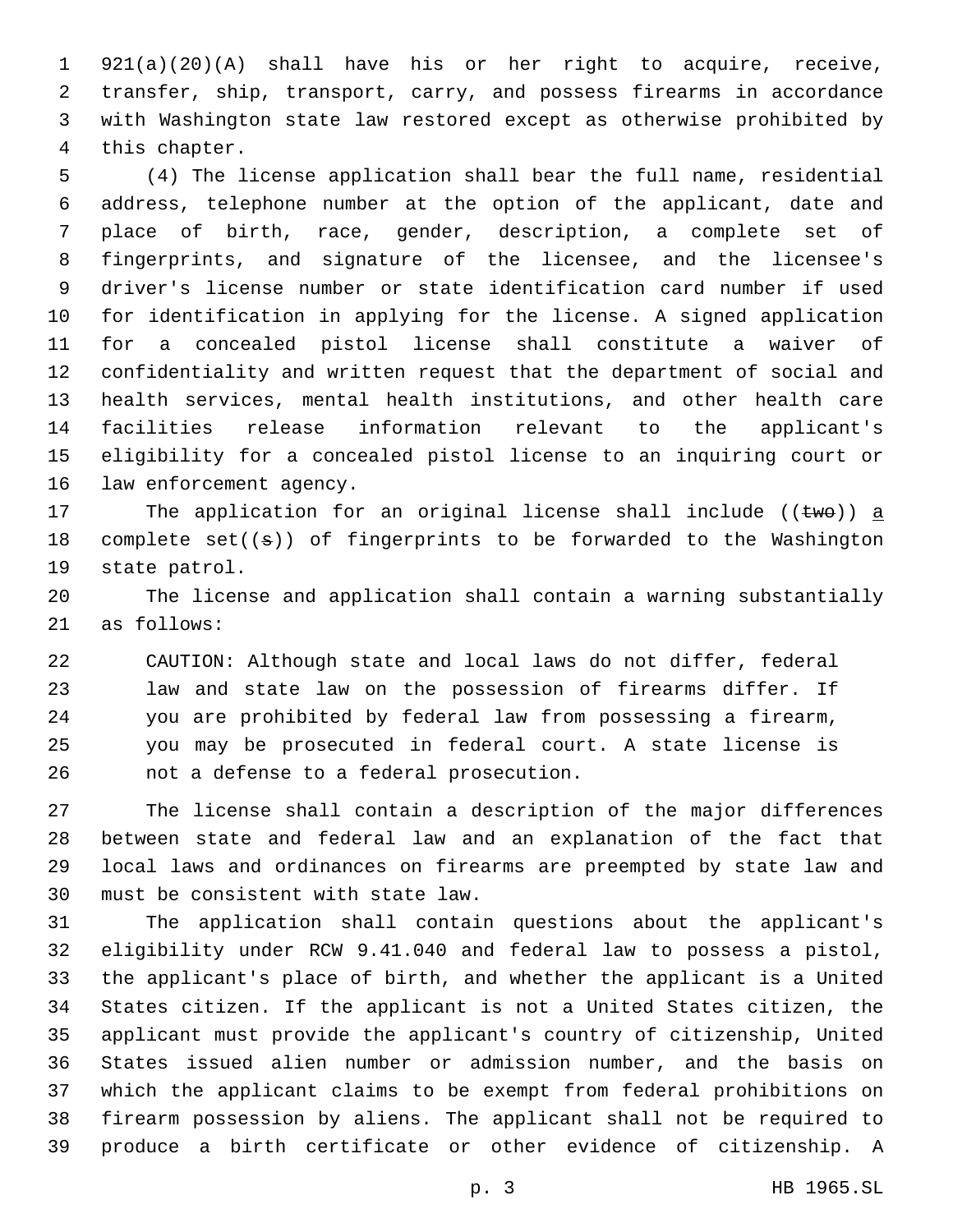person who is not a citizen of the United States shall, if applicable, meet the additional requirements of RCW 9.41.173 and produce proof of compliance with RCW 9.41.173 upon application. The license may be in triplicate or in a form to be prescribed by the 5 department of licensing.

 The original thereof shall be delivered to the licensee, the duplicate shall within seven days be sent to the director of licensing and the triplicate shall be preserved for six years, by the 9 authority issuing the license.

 The department of licensing shall make available to law enforcement and corrections agencies, in an on-line format, all 12 information received under this subsection.

 (5) The nonrefundable fee, paid upon application, for the original five-year license shall be thirty-six dollars plus additional charges imposed by the federal bureau of investigation that are passed on to the applicant. No other state or local branch or unit of government may impose any additional charges on the 18 applicant for the issuance of the license.

19 The fee shall be distributed as follows:

(a) Fifteen dollars shall be paid to the state general fund;

 (b) Four dollars shall be paid to the agency taking the 22 fingerprints of the person licensed;

 (c) Fourteen dollars shall be paid to the issuing authority for 24 the purpose of enforcing this chapter; and

 (d) Three dollars to the firearms range account in the general 26 fund.

 (6) The nonrefundable fee for the renewal of such license shall be thirty-two dollars. No other branch or unit of government may impose any additional charges on the applicant for the renewal of the 30 license.

The renewal fee shall be distributed as follows:

(a) Fifteen dollars shall be paid to the state general fund;

 (b) Fourteen dollars shall be paid to the issuing authority for 34 the purpose of enforcing this chapter; and

 (c) Three dollars to the firearms range account in the general 36 fund.

 (7) The nonrefundable fee for replacement of lost or damaged licenses is ten dollars to be paid to the issuing authority.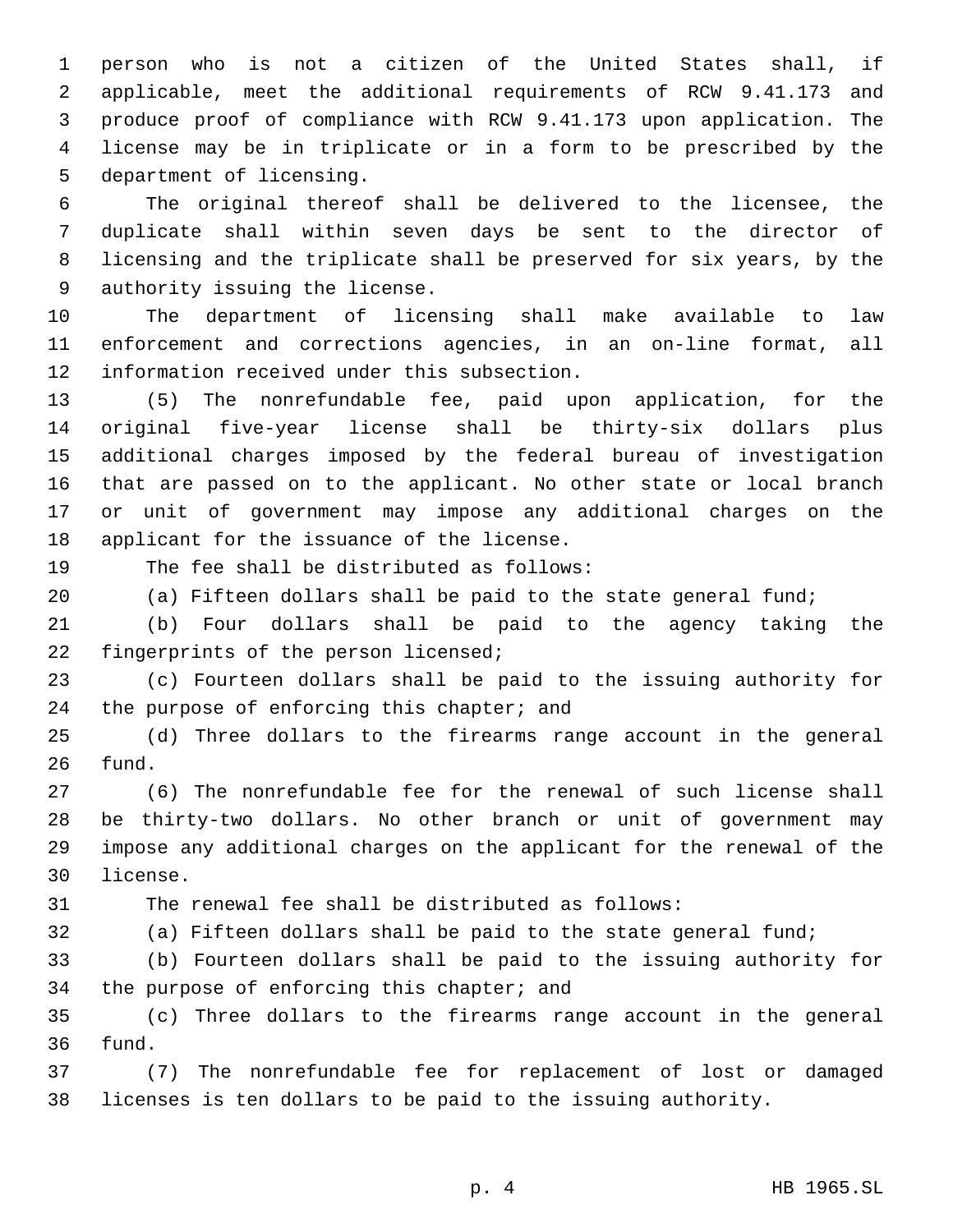(8) Payment shall be by cash, check, or money order at the option of the applicant. Additional methods of payment may be allowed at the 3 option of the issuing authority.

 (9) A licensee may renew a license if the licensee applies for renewal within ninety days before or after the expiration date of the license. A license so renewed shall take effect on the expiration date of the prior license. A licensee renewing after the expiration date of the license must pay a late renewal penalty of ten dollars in addition to the renewal fee specified in subsection (6) of this 10 section. The fee shall be distributed as follows:

 (a) Three dollars shall be deposited in the state wildlife account and used exclusively first for the printing and distribution of a pamphlet on the legal limits of the use of firearms, firearms safety, and the preemptive nature of state law, and subsequently the support of volunteer instructors in the basic firearms safety training program conducted by the department of fish and wildlife. The pamphlet shall be given to each applicant for a license; and

 (b) Seven dollars shall be paid to the issuing authority for the 19 purpose of enforcing this chapter.

 (10) Notwithstanding the requirements of subsections (1) through (9) of this section, the chief of police of the municipality or the sheriff of the county of the applicant's residence may issue a temporary emergency license for good cause pending review under subsection (1) of this section. However, a temporary emergency license issued under this subsection shall not exempt the holder of the license from any records check requirement. Temporary emergency licenses shall be easily distinguishable from regular licenses.

 (11) A political subdivision of the state shall not modify the requirements of this section or chapter, nor may a political subdivision ask the applicant to voluntarily submit any information 31 not required by this section.

 (12) A person who knowingly makes a false statement regarding citizenship or identity on an application for a concealed pistol license is guilty of false swearing under RCW 9A.72.040. In addition to any other penalty provided for by law, the concealed pistol license of a person who knowingly makes a false statement shall be revoked, and the person shall be permanently ineligible for a 38 concealed pistol license.

(13) A person may apply for a concealed pistol license:

p. 5 HB 1965.SL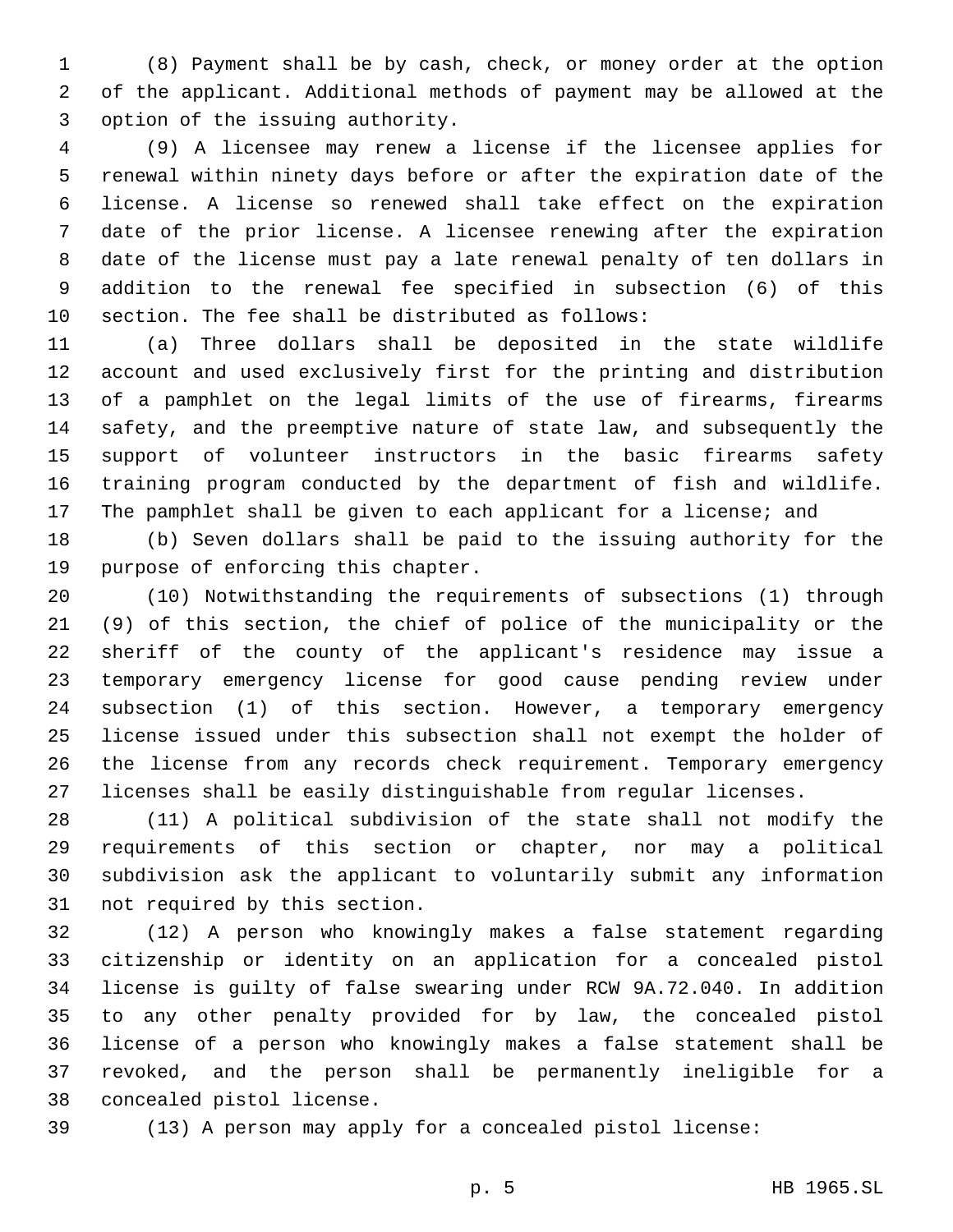(a) To the municipality or to the county in which the applicant resides if the applicant resides in a municipality;

 (b) To the county in which the applicant resides if the applicant resides in an unincorporated area; or4

(c) Anywhere in the state if the applicant is a nonresident.

 (14) Any person who, as a member of the armed forces, including the national guard and armed forces reserves, is unable to renew his or her license under subsections (6) and (9) of this section because of the person's assignment, reassignment, or deployment for out-of- state military service may renew his or her license within ninety days after the person returns to this state from out-of-state military service, if the person provides the following to the issuing authority no later than ninety days after the person's date of discharge or assignment, reassignment, or deployment back to this state: (a) A copy of the person's original order designating the specific period of assignment, reassignment, or deployment for out- of-state military service, and (b) if appropriate, a copy of the person's discharge or amended or subsequent assignment, reassignment, or deployment order back to this state. A license so renewed under this subsection (14) shall take effect on the expiration date of the prior license. A licensee renewing after the expiration date of the license under this subsection (14) shall pay only the renewal fee specified in subsection (6) of this section and shall not be required to pay a late renewal penalty in addition to the renewal fee.

 **Sec. 2.** RCW 9.41.173 and 2009 c 216 s 3 are each amended to read as follows:26

 (1) In order to obtain an alien firearm license, a nonimmigrant alien residing in Washington must apply to the sheriff of the county 29 in which he or she resides.

 (2) The sheriff of the county shall within sixty days after the filing of an application of a nonimmigrant alien residing in the state of Washington, issue an alien firearm license to such person to carry or possess a firearm for the purposes of hunting and sport shooting. The license shall be good for two years. The issuing authority shall not refuse to accept completed applications for alien firearm licenses during regular business hours. An application for a license may not be denied, unless the applicant's alien firearm 38 license is in a revoked status, or the applicant: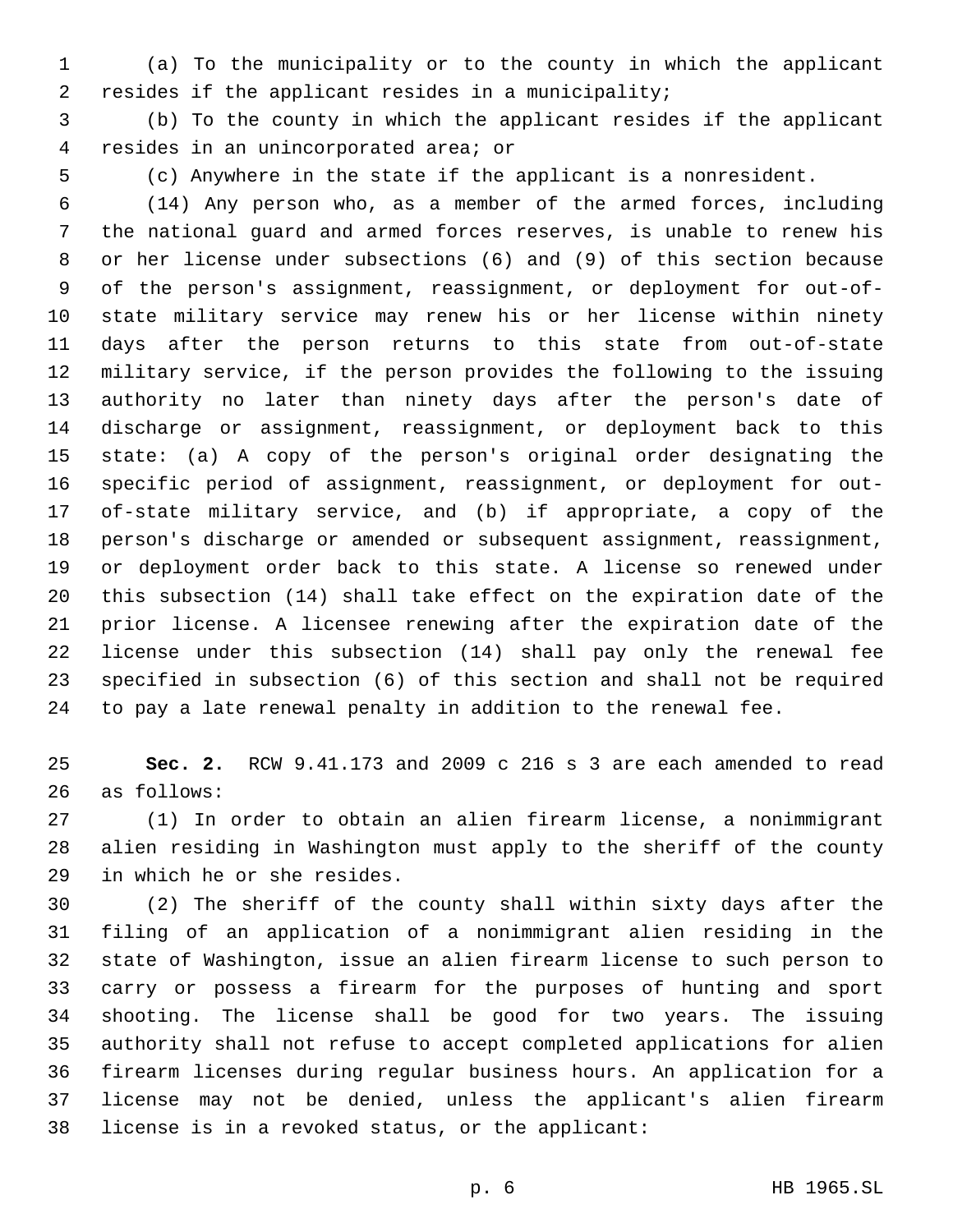(a) Is ineligible to possess a firearm under the provisions of 2 RCW 9.41.040 or 9.41.045;

 (b) Is subject to a court order or injunction regarding firearms pursuant to RCW 9A.46.080, 10.14.080, 10.99.040, 10.99.045, 26.09.050, 26.09.060, 26.10.040, 26.10.115, 26.26.130, 26.50.060, 26.50.070, or 26.26.590;6

 (c) Is free on bond or personal recognizance pending trial, 8 appeal, or sentencing for a felony offense; or

 (d) Has an outstanding warrant for his or her arrest from any court of competent jurisdiction for a felony or misdemeanor.

 No license application shall be granted to a nonimmigrant alien convicted of a felony unless the person has been granted relief from disabilities by the attorney general under 18 U.S.C. Sec. 925(c), or 14 unless RCW 9.41.040 (3) or (4) applies.

 (3) The sheriff shall check with the national crime information center, the Washington state patrol electronic database, the department of social and health services electronic database, and with other agencies or resources as appropriate, to determine whether the applicant is ineligible under RCW 9.41.040 or 9.41.045 to possess 20 a firearm.

 (4) The license application shall bear the full name, residential address, telephone number at the option of the applicant, date and 23 place of birth, race, gender, description, ((not more than two)) a 24 complete  $set((s))$  of fingerprints, and signature of the applicant, a copy of the applicant's passport and visa showing the applicant is in the country legally, and a valid Washington hunting license or documentation that the applicant is a member of a sport shooting 28 club.

 A signed application for an alien firearm license shall constitute a waiver of confidentiality and written request that the department of social and health services, mental health institutions, and other health care facilities release information relevant to the applicant's eligibility for an alien firearm license to an inquiring 34 court or law enforcement agency.

 The application for an original license shall include a complete set of fingerprints to be forwarded to the Washington state patrol.

 The license and application shall contain a warning substantially as follows:38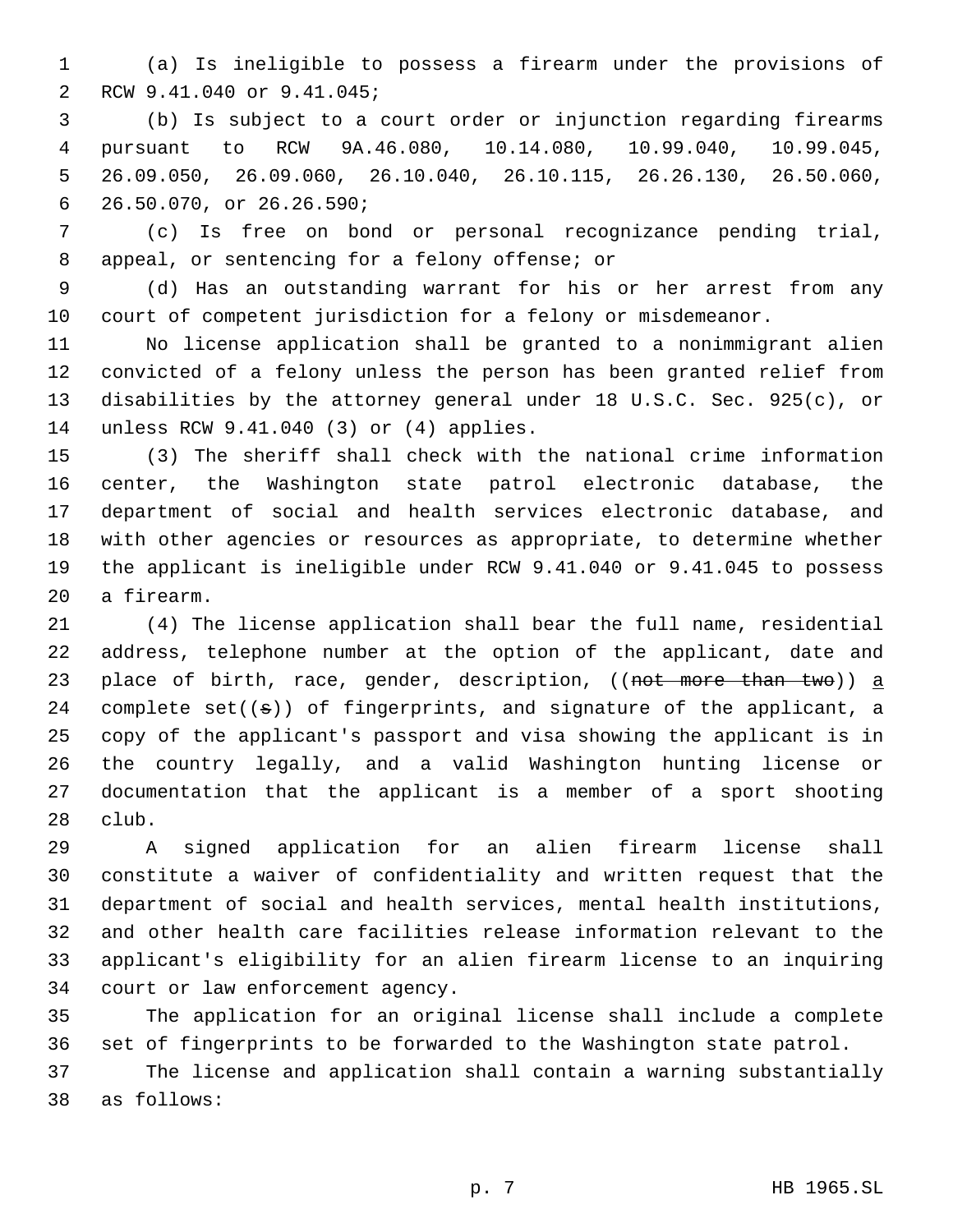CAUTION: Although state and local laws do not differ, federal law and state law on the possession of firearms differ. If you are prohibited by federal law from possessing a firearm, you may be prosecuted in federal court. A state license is 5 not a defense to a federal prosecution.

 The license shall contain a description of the major differences between state and federal law and an explanation of the fact that local laws and ordinances on firearms are preempted by state law and must be consistent with state law. The application shall contain questions about the applicant's eligibility under RCW 9.41.040 to possess a firearm. The nonimmigrant alien applicant shall be required to produce a passport and visa as evidence of being in the country 13 legally.

 The license may be in triplicate or in a form to be prescribed by the department of licensing. The original thereof shall be delivered to the licensee, the duplicate shall within seven days be sent to the director of licensing and the triplicate shall be preserved for six 18 years, by the authority issuing the license.

 The department of licensing shall make available to law enforcement and corrections agencies, in an online format, all 21 information received under this section.

 (5) The sheriff has the authority to collect a nonrefundable fee, paid upon application, for the two-year license. The fee shall be fifty dollars plus additional charges imposed by the Washington state patrol and the federal bureau of investigation that are passed on to the applicant. No other state or local branch or unit of government may impose any additional charges on the applicant for the issuance of the license. The fee shall be retained by the sheriff.

 (6) Payment shall be by cash, check, or money order at the option of the applicant. Additional methods of payment may be allowed at the 31 option of the sheriff.

 (7) A political subdivision of the state shall not modify the requirements of this section, nor may a political subdivision ask the applicant to voluntarily submit any information not required by this 35 section.

 (8) A person who knowingly makes a false statement regarding citizenship or identity on an application for an alien firearm license is guilty of false swearing under RCW 9A.72.040. In addition to any other penalty provided for by law, the alien firearm license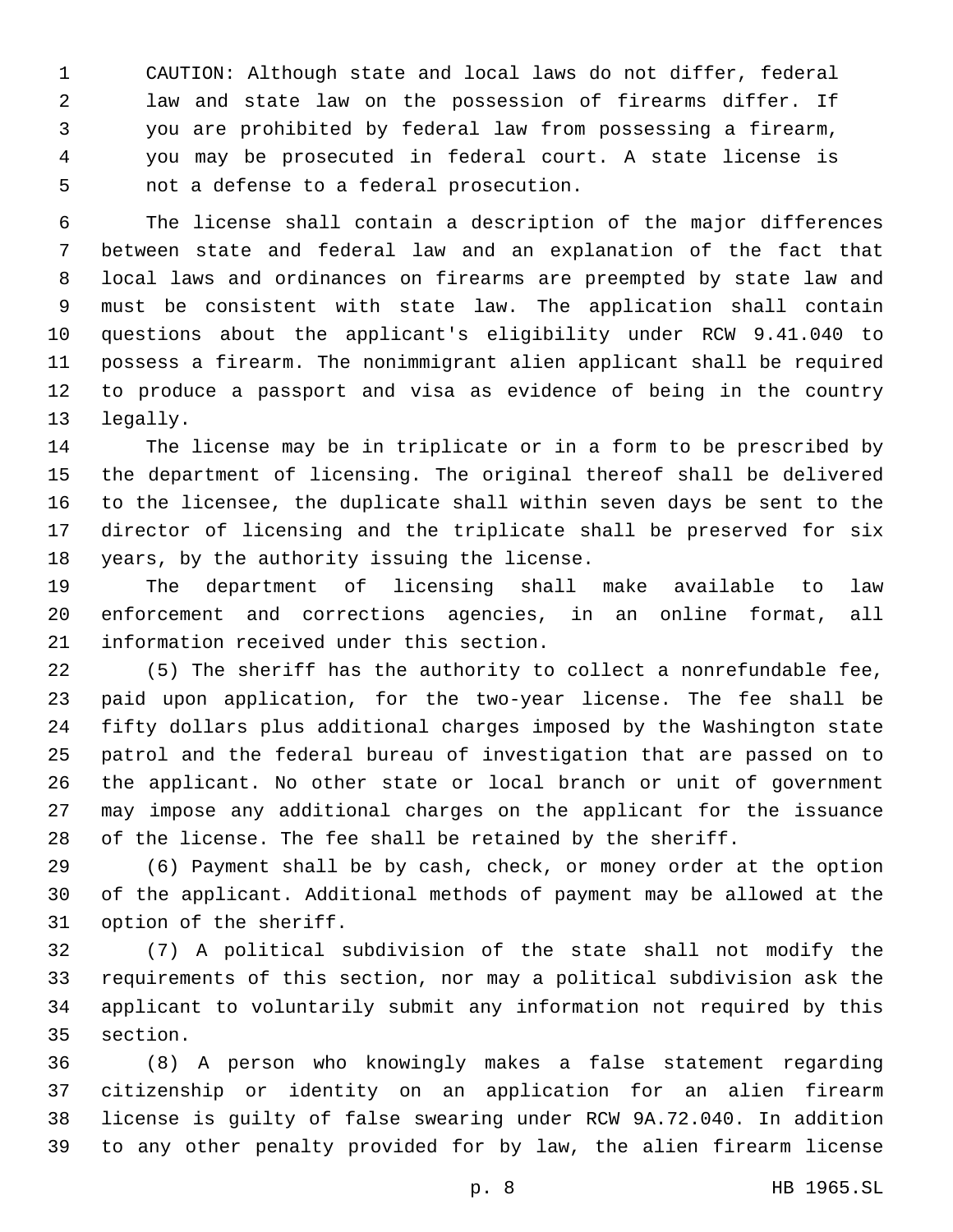of a person who knowingly makes a false statement shall be revoked, and the person shall be permanently ineligible for an alien firearm 3 license.

 **Sec. 3.** RCW 9A.44.130 and 2015 c 261 s 3 are each amended to 5 read as follows:

 (1)(a) Any adult or juvenile residing whether or not the person has a fixed residence, or who is a student, is employed, or carries on a vocation in this state who has been found to have committed or has been convicted of any sex offense or kidnapping offense, or who has been found not guilty by reason of insanity under chapter 10.77 RCW of committing any sex offense or kidnapping offense, shall register with the county sheriff for the county of the person's residence, or if the person is not a resident of Washington, the county of the person's school, or place of employment or vocation, or as otherwise specified in this section. When a person required to register under this section is in custody of the state department of corrections, the state department of social and health services, a local division of youth services, or a local jail or juvenile detention facility as a result of a sex offense or kidnapping offense, the person shall also register at the time of release from custody with an official designated by the agency that has 22 jurisdiction over the person.

 (b) Any adult or juvenile who is required to register under (a) of this subsection must give notice to the county sheriff of the county with whom the person is registered within three business days:

 (i) Prior to arriving at a school or institution of higher 27 education to attend classes;

 (ii) Prior to starting work at an institution of higher 29 education; or

 (iii) After any termination of enrollment or employment at a 31 school or institution of higher education.

 (2)(a) A person required to register under this section must provide the following information when registering: (i) Name and any aliases used; (ii) complete and accurate residential address or, if 35 the person lacks a fixed residence, where he or she plans to stay; (iii) date and place of birth; (iv) place of employment; (v) crime for which convicted; (vi) date and place of conviction; (vii) social security number; (viii) photograph; and (ix) fingerprints.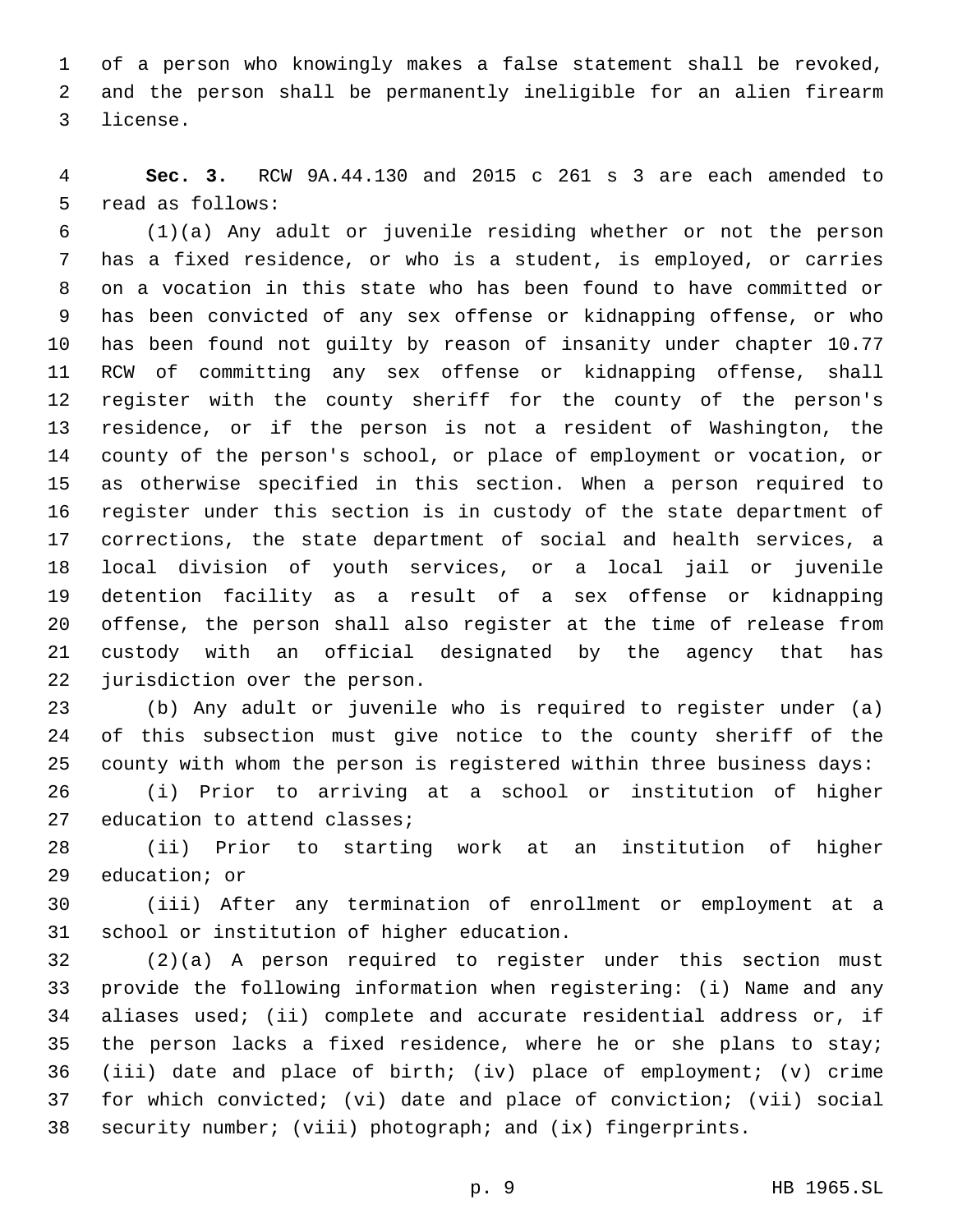(b) A person may be required to update any of the information required in this subsection in conjunction with any address verification conducted by the county sheriff or as part of any notice 4 required by this section.

 (c) A photograph or copy of an individual's fingerprints, which may include palmprints may be taken at any time to update an 7 individual's file.

 (3) Any person required to register under this section who intends to travel outside the United States must provide, by certified mail, with return receipt requested, or in person, signed written notice of the plan to travel outside the country to the county sheriff of the county with whom the person is registered at least twenty-one days prior to travel. The notice shall include the following information: (a) Name; (b) passport number and country; (c) destination; (d) itinerary details including departure and return dates; (e) means of travel; and (f) purpose of travel. If the offender subsequently cancels or postpones travel outside the United States, the offender must notify the county sheriff not later than three days after cancellation or postponement of the intended travel outside the United States or on the departure date provided in the notification, whichever is earlier. The county sheriff shall notify the United States marshals service as soon as practicable after receipt of the notification. In cases of unexpected travel due to family or work emergencies, or for offenders who travel routinely across international borders for work-related purposes, the notice must be submitted in person at least twenty-four hours prior to travel to the sheriff of the county where such offenders are registered with a written explanation of the circumstances that make compliance with this subsection (3) impracticable.

 (4)(a) Offenders shall register with the county sheriff within 31 the following deadlines:

 (i) OFFENDERS IN CUSTODY. Sex offenders or kidnapping offenders who are in custody of the state department of corrections, the state department of social and health services, a local division of youth services, or a local jail or juvenile detention facility, must register at the time of release from custody with an official designated by the agency that has jurisdiction over the offender. The agency shall within three days forward the registration information to the county sheriff for the county of the offender's anticipated residence. The offender must also register within three business days

p. 10 HB 1965.SL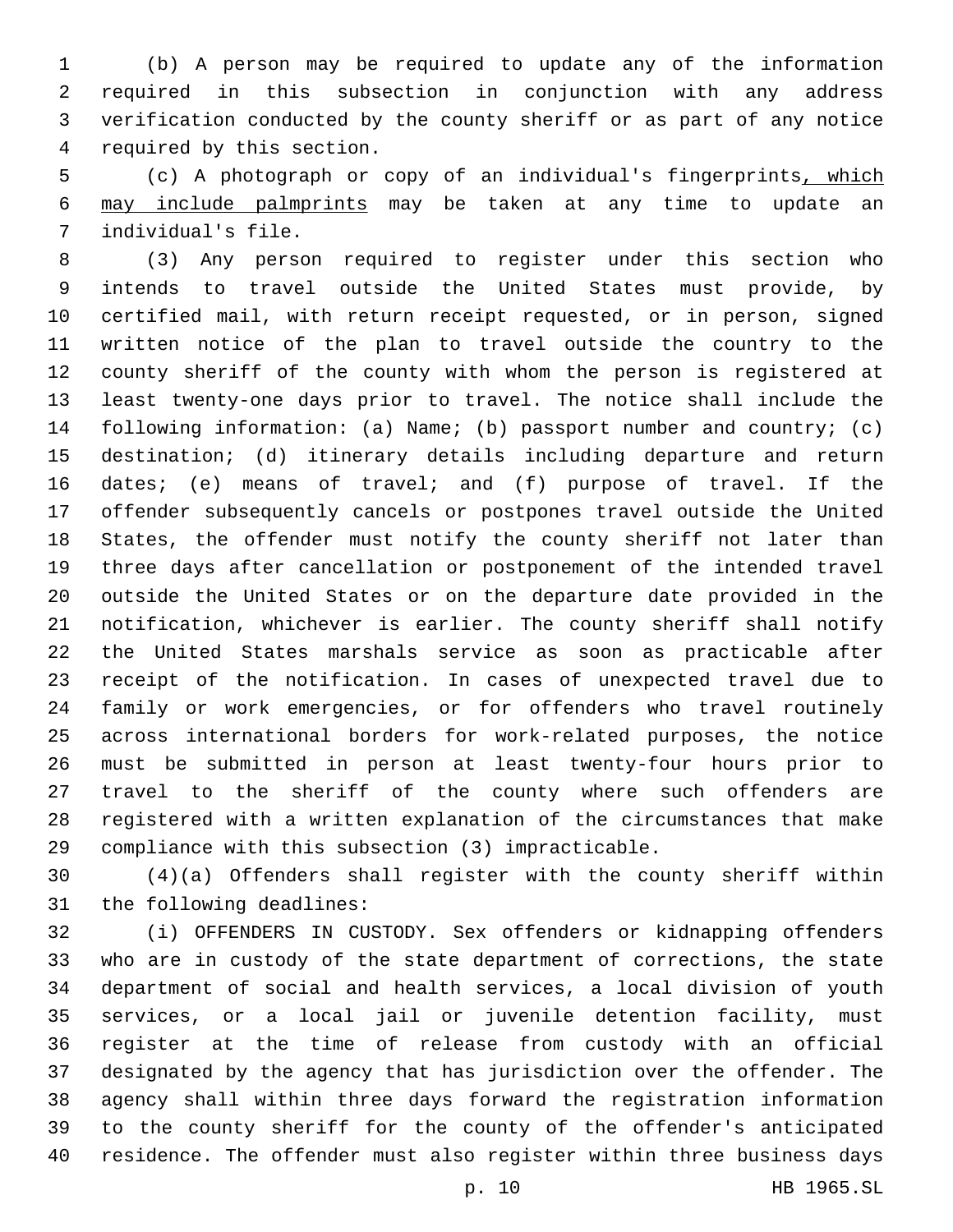from the time of release with the county sheriff for the county of the person's residence, or if the person is not a resident of Washington, the county of the person's school, or place of employment or vocation. The agency that has jurisdiction over the offender shall provide notice to the offender of the duty to register.

 When the agency with jurisdiction intends to release an offender with a duty to register under this section, and the agency has knowledge that the offender is eligible for developmental disability services from the department of social and health services, the agency shall notify the division of developmental disabilities of the release. Notice shall occur not more than thirty days before the offender is to be released. The agency and the division shall assist the offender in meeting the initial registration requirement under this section. Failure to provide such assistance shall not constitute 15 a defense for any violation of this section.

 When a person required to register under this section is in the custody of the state department of corrections or a local corrections or probations agency and has been approved for partial confinement as defined in RCW 9.94A.030, the person must register at the time of transfer to partial confinement with the official designated by the agency that has jurisdiction over the offender. The agency shall within three days forward the registration information to the county sheriff for the county in which the offender is in partial confinement. The offender must also register within three business days from the time of the termination of partial confinement or release from confinement with the county sheriff for the county of the person's residence. The agency that has jurisdiction over the offender shall provide notice to the offender of the duty to 29 register.

 (ii) OFFENDERS UNDER FEDERAL JURISDICTION. Sex offenders or kidnapping offenders who are in the custody of the United States bureau of prisons or other federal or military correctional agency must register within three business days from the time of release with the county sheriff for the county of the person's residence, or if the person is not a resident of Washington, the county of the person's school, or place of employment or vocation.

 (iii) OFFENDERS WHO ARE CONVICTED BUT NOT CONFINED. Sex offenders who are convicted of a sex offense and kidnapping offenders who are convicted for a kidnapping offense but who are not sentenced to serve a term of confinement immediately upon sentencing shall report to the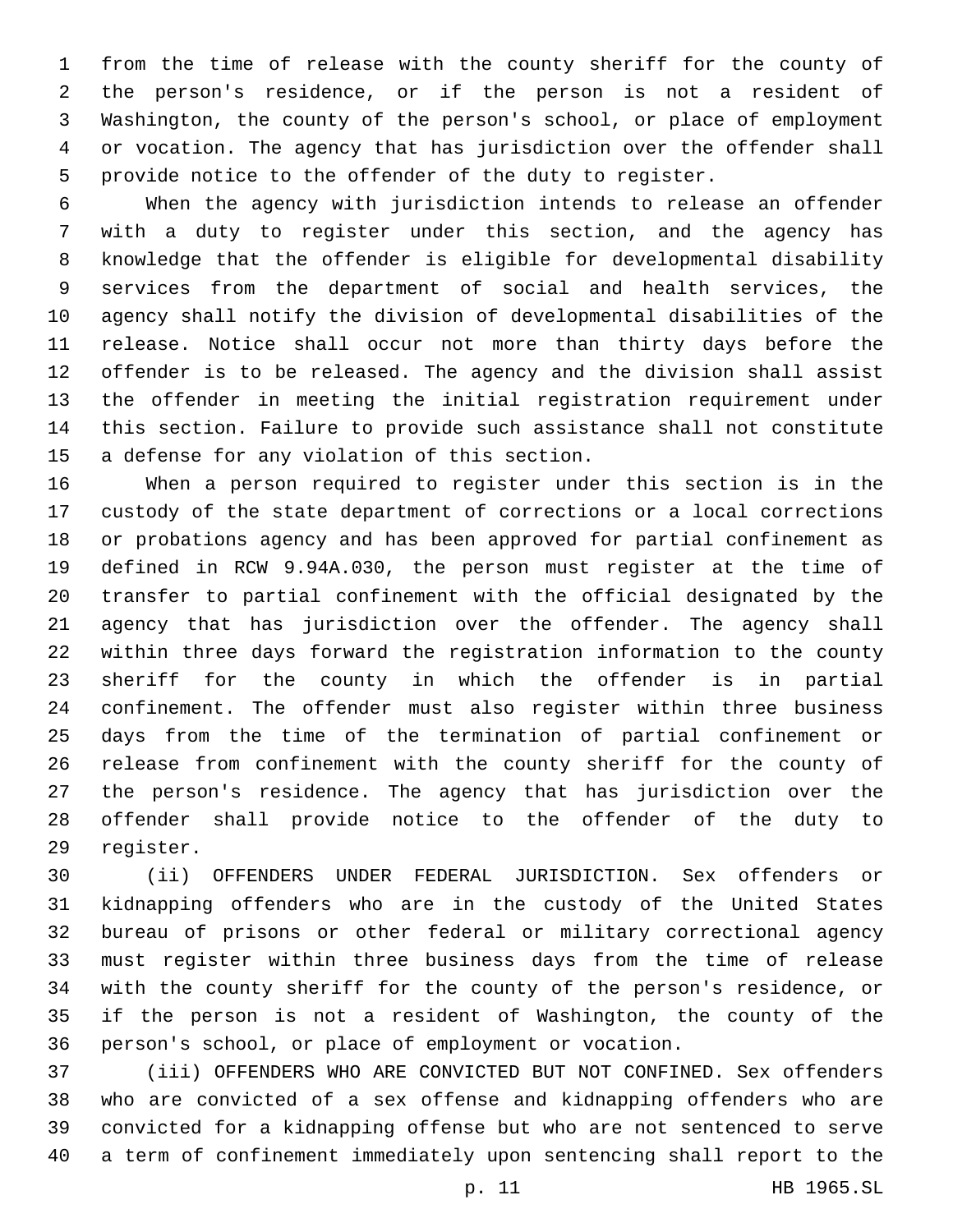county sheriff to register within three business days of being 2 sentenced.

 (iv) OFFENDERS WHO ARE NEW RESIDENTS, TEMPORARY RESIDENTS, OR RETURNING WASHINGTON RESIDENTS. Sex offenders and kidnapping offenders who move to Washington state from another state or a foreign country must register within three business days of establishing residence or reestablishing residence if the person is a former Washington resident. If the offender is under the jurisdiction of an agency of this state when the offender moves to Washington, the agency shall provide notice to the offender of the duty to register.

 Sex offenders and kidnapping offenders who are visiting Washington state and intend to reside or be present in the state for ten days or more shall register his or her temporary address or where he or she plans to stay with the county sheriff of each county where the offender will be staying within three business days of arrival. Registration for temporary residents shall include the information required by subsection (2)(a) of this section, except the photograph 18 and fingerprints.

 (v) OFFENDERS FOUND NOT GUILTY BY REASON OF INSANITY. Any adult or juvenile who has been found not guilty by reason of insanity under chapter 10.77 RCW of committing a sex offense or a kidnapping offense and who is in custody, as a result of that finding, of the state department of social and health services, must register within three business days from the time of release with the county sheriff for the county of the person's residence. The state department of social and health services shall provide notice to the adult or juvenile in 27 its custody of the duty to register.

 (vi) OFFENDERS WHO LACK A FIXED RESIDENCE. Any person who lacks a fixed residence and leaves the county in which he or she is registered and enters and remains within a new county for twenty-four hours is required to register with the county sheriff not more than three business days after entering the county and provide the information required in subsection (2)(a) of this section.

 (vii) OFFENDERS WHO LACK A FIXED RESIDENCE AND WHO ARE UNDER SUPERVISION. Offenders who lack a fixed residence and who are under the supervision of the department shall register in the county of 37 their supervision.

 (viii) OFFENDERS WHO MOVE TO, WORK, CARRY ON A VOCATION, OR ATTEND SCHOOL IN ANOTHER STATE. Offenders required to register in Washington, who move to another state, or who work, carry on a

p. 12 HB 1965.SL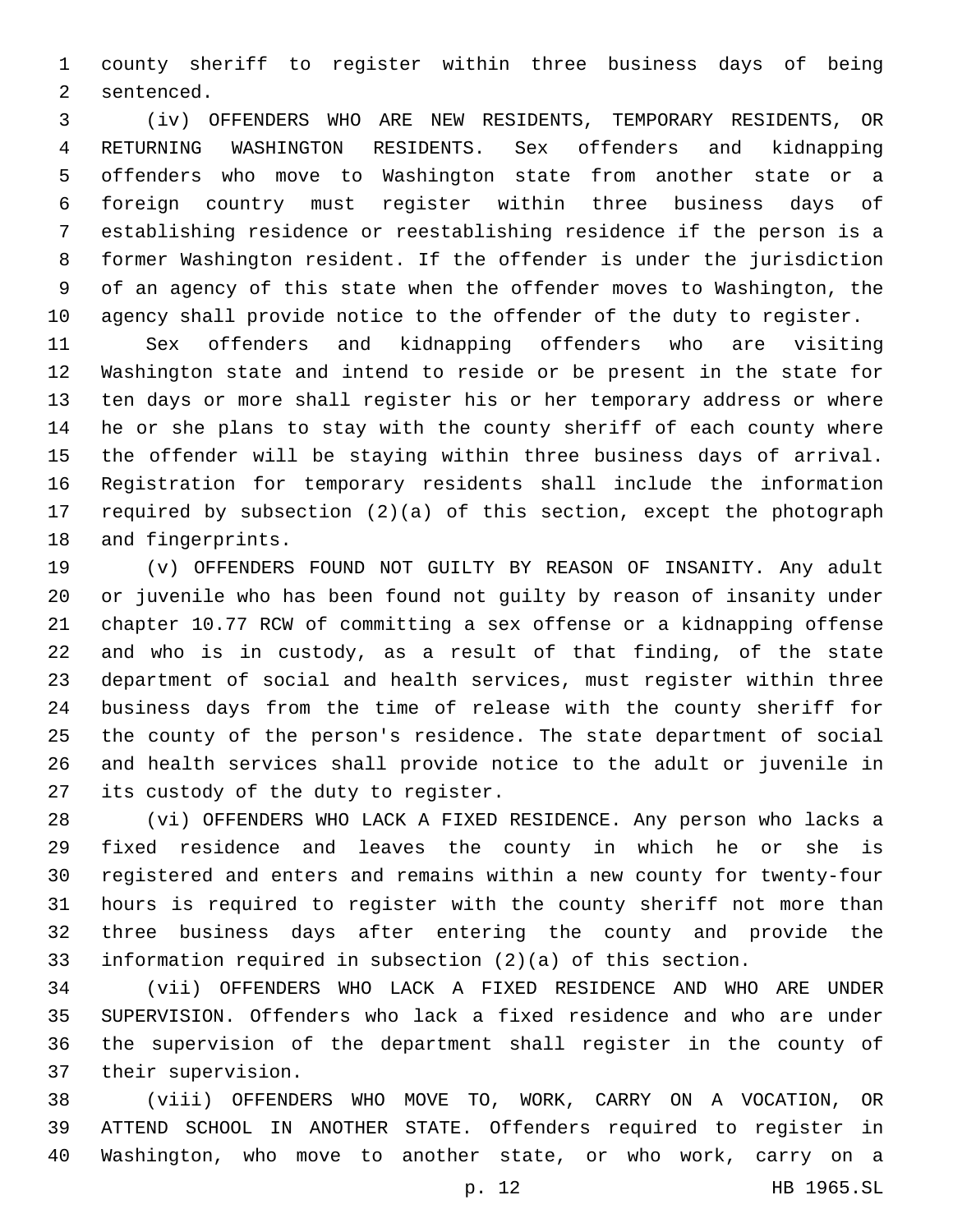vocation, or attend school in another state shall register a new address, fingerprints, and photograph with the new state within three business days after establishing residence, or after beginning to work, carry on a vocation, or attend school in the new state. The person must also send written notice within three business days of moving to the new state or to a foreign country to the county sheriff with whom the person last registered in Washington state. The county sheriff shall promptly forward this information to the Washington 9 state patrol.

 (b) The county sheriff shall not be required to determine whether 11 the person is living within the county.

 (c) An arrest on charges of failure to register, service of an information, or a complaint for a violation of RCW 9A.44.132, or arraignment on charges for a violation of RCW 9A.44.132, constitutes actual notice of the duty to register. Any person charged with the crime of failure to register under RCW 9A.44.132 who asserts as a defense the lack of notice of the duty to register shall register within three business days following actual notice of the duty through arrest, service, or arraignment. Failure to register as required under this subsection (4)(c) constitutes grounds for filing another charge of failing to register. Registering following arrest, service, or arraignment on charges shall not relieve the offender from criminal liability for failure to register prior to the filing 24 of the original charge.

 (5)(a) If any person required to register pursuant to this section changes his or her residence address within the same county, the person must provide, by certified mail, with return receipt requested or in person, signed written notice of the change of address to the county sheriff within three business days of moving.

 (b) If any person required to register pursuant to this section moves to a new county, within three business days of moving the person must register with the county sheriff of the county into which the person has moved and provide, by certified mail, with return receipt requested or in person, signed written notice of the change of address to the county sheriff with whom the person last registered. The county sheriff with whom the person last registered is responsible for address verification pursuant to RCW 9A.44.135 until the person completes registration of his or her new residence 39 address.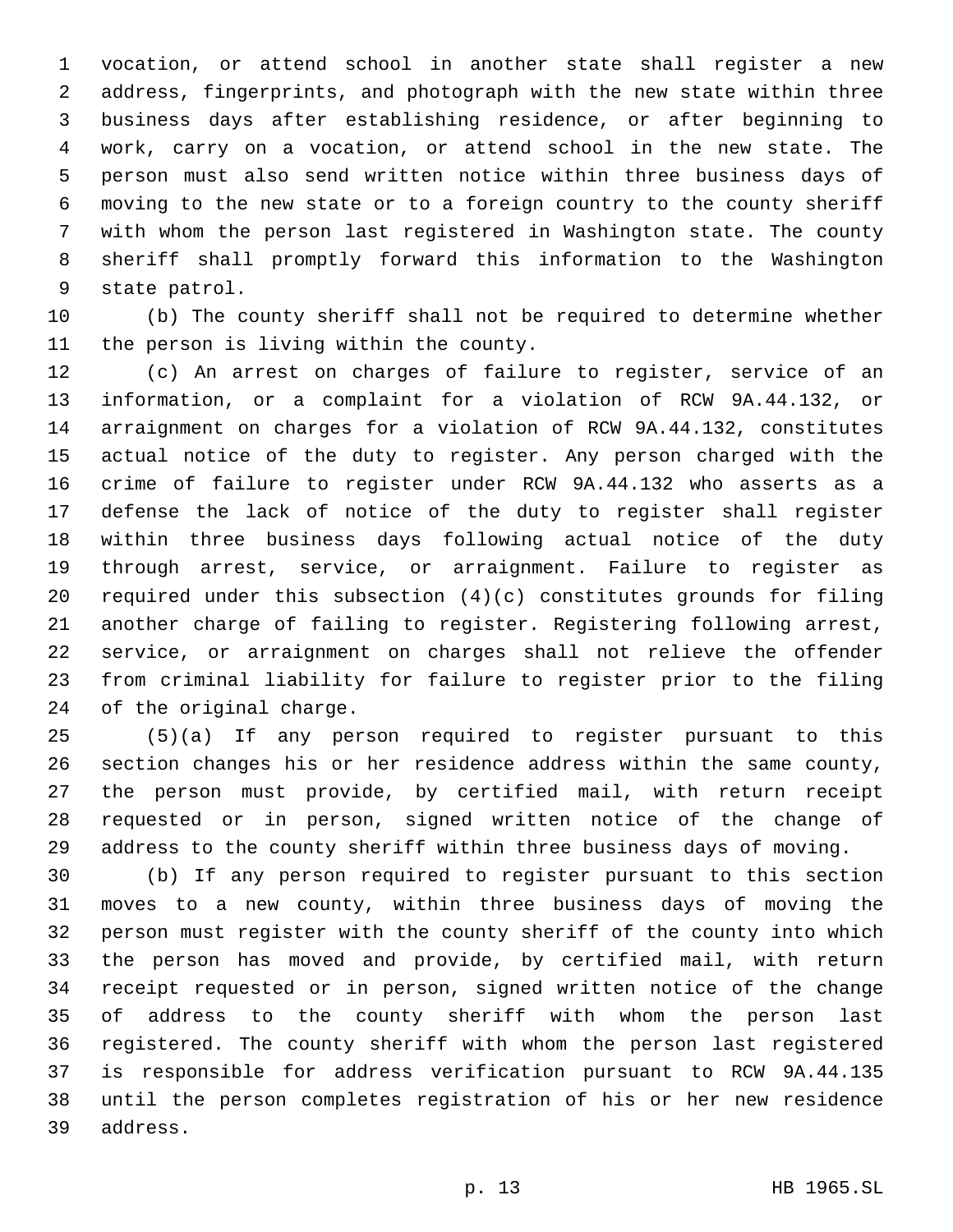(6)(a) Any person required to register under this section who lacks a fixed residence shall provide signed written notice to the sheriff of the county where he or she last registered within three business days after ceasing to have a fixed residence. The notice shall include the information required by subsection (2)(a) of this 6 section, except the photograph  $((and))_L$  fingerprints, and palmprints. The county sheriff may, for reasonable cause, require the offender to provide a photograph and fingerprints. The sheriff shall forward this information to the sheriff of the county in which the person intends to reside, if the person intends to reside in another county.

 (b) A person who lacks a fixed residence must report weekly, in person, to the sheriff of the county where he or she is registered. The weekly report shall be on a day specified by the county sheriff's office, and shall occur during normal business hours. The person must keep an accurate accounting of where he or she stays during the week and provide it to the county sheriff upon request. The lack of a fixed residence is a factor that may be considered in determining an offender's risk level and shall make the offender subject to disclosure of information to the public at large pursuant to RCW 20 4.24.550.

 (c) If any person required to register pursuant to this section does not have a fixed residence, it is an affirmative defense to the charge of failure to register, that he or she provided written notice to the sheriff of the county where he or she last registered within three business days of ceasing to have a fixed residence and has 26 subsequently complied with the requirements of subsections  $(4)(a)(vi)$  or (vii) and (6) of this section. To prevail, the person must prove 28 the defense by a preponderance of the evidence.

 (7) A sex offender subject to registration requirements under this section who applies to change his or her name under RCW 4.24.130 or any other law shall submit a copy of the application to the county sheriff of the county of the person's residence and to the state patrol not fewer than five days before the entry of an order granting the name change. No sex offender under the requirement to register under this section at the time of application shall be granted an order changing his or her name if the court finds that doing so will interfere with legitimate law enforcement interests, except that no order shall be denied when the name change is requested for religious or legitimate cultural reasons or in recognition of marriage or dissolution of marriage. A sex offender under the requirement to